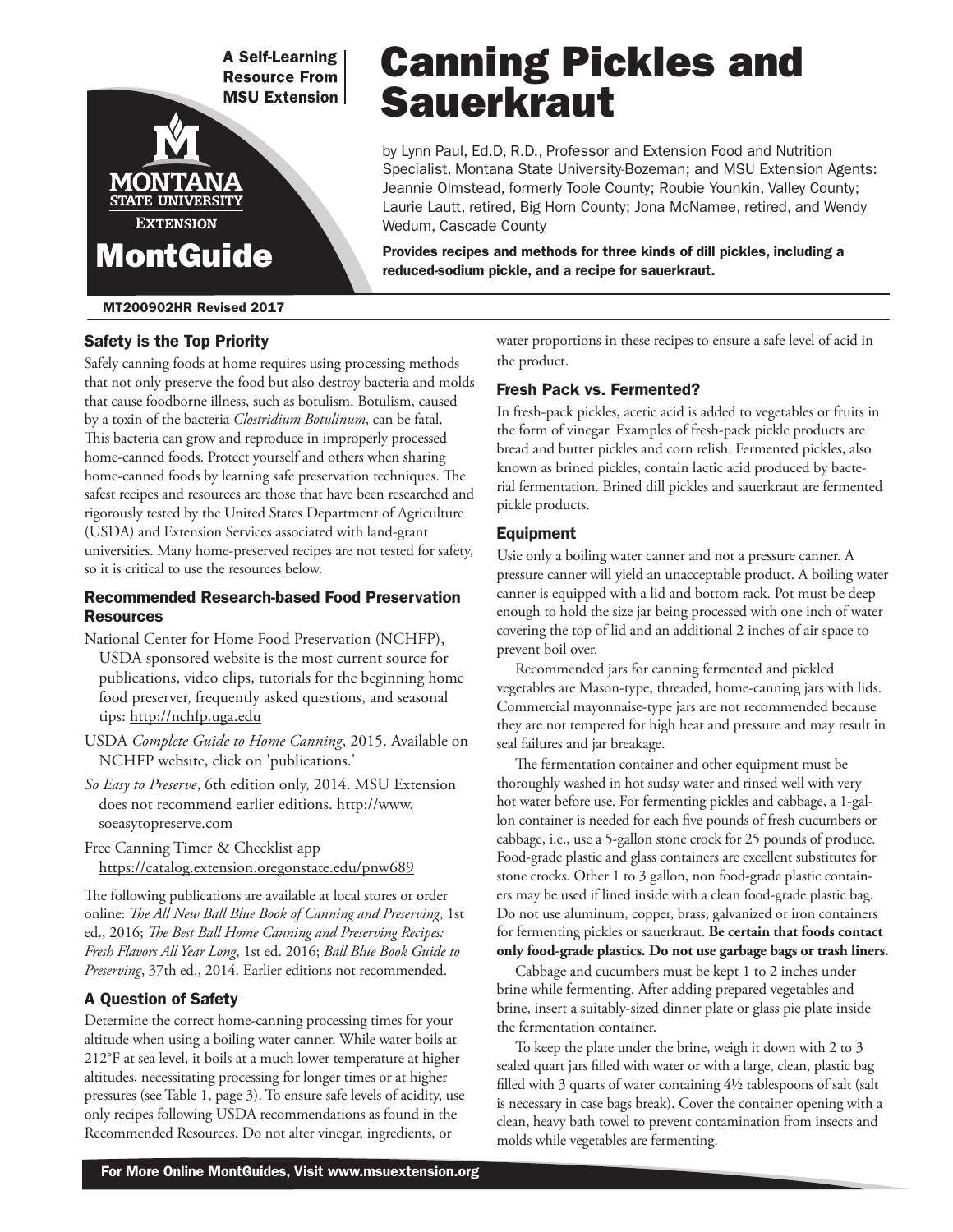#### Ingredients for Making Pickles

 The combination of acid, spices and sugar with cucumbers creates the acidic food product known as pickles. A popular food, pickles are relatively easy to preserve. However, important steps must be followed to ensure safety and desired quality of the final product.

#### *Cucumbers*

*Quantity:* An average of 14 pounds is needed per canner load of 7 quart jars; an average of nine pounds is needed per canner load of 9 pint jars.

*Quality:* Select firm, young cucumbers about 4 inches in size.

*Types:* Use pickling cucumbers. Bumpless and burpless cucumbers may not make an acceptable product. If you buy cucumbers, select unwaxed ones for pickling whole because the brine or pickling solutions cannot penetrate the wax.

For highest quality, plan to pickle within 24 hours after the cucumbers are picked. Wash well, especially around stems. Soil trapped here can be a source of bacteria responsible for softening pickles. Cut a thin slice off bottom/blossom end and discard to prevent softening by enzymes. Leave ¼ inch of stem attached.

#### *Vinegars*

Use commercial white or cider vinegar at the recommended 5 percent acidity (50 grain). This is the level of acidity in most commercially-bottled vinegars. Cider vinegar has a good flavor and aroma, but may darken white or light-colored fruits and vegetables. Avoid vinegars of unknown acidity or homemade vinegars. **Never reduce the amount of vinegar in the recipe.**

#### *Spices*

Use fresh, whole spices for the best quality and flavor in pickles. Powdered spices may cause the product to darken and become

cloudy. Pickles will darken less if you tie whole spices loosely in a clean white cloth or cheesecloth bag during the boiling process and then remove the bag before packing in jars.

#### *Salts (used in pickles and sauerkraut)*

Use of canning or pickling salt is recommended. Do not alter the amount of salt called for in a recipe. Use of reduced sodium salt in pickle recipes is not recommended. Iodized or non- iodized table salt may safely be used, but the product quality may be unsatisfactory.

#### *Water*

When brining pickles, use soft water because hard water interferes with the pickling process by reducing the formation of acid. If soft water is unavailable, hard water can be softened. Simply boil for 15 minutes and let set for 24 hours, covered. Remove any scum that appears. Slowly pour the water from the container so the sediment will not be disturbed. Discard sediment. Distilled water can also be used in making pickles although it can be relatively expensive.

#### *Firming Agents*

Firming agents (alum, food-grade lime, calcium chloride) for crisp pickles are not needed if high quality ingredients and the most current preservation methods are used. The safest way for making crisper pickles is soaking cucumbers in ice water for 4 to 5 hours prior to pickling.

#### Low-temperature pasteurization treatment

**Use low-temperature pasteurization treatment only when the recipe indicates.** The Quick Fresh-Pack Dill Pickles and Fermented Dill Pickles recipes in this publication are suitable for low-temperature pasteurization treatment. The following treatment results in a more desirable texture but must be carefully managed to avoid spoilage.

### FERMENTED DILL PICKLES

#### Use the following quantities for each gallon capacity of your container:

2 Tbsp. dill seed or 4 to 5 heads fresh or dry dill weed 2 cloves garlic ½ cup salt 2 dried red peppers

**Procedure:** Wash cucumbers. Be sure to cut  $\frac{1}{16}$  inch slice off blossom end. Leave 1/4 inch of stem attached. Place half of dill and spices in bottom of a clean, suitable container (see page 1). Add cucumbers, remaining dill and spices. Dissolve salt in vinegar and water and pour over cucumbers. Add suitable cover and weight. Store where temperature is between 70 and 75˚F for three to four weeks while fermenting. Temperatures of 55 to 65˚F are acceptable, but the fermentation will take five to six weeks. Avoid temperatures above 80˚F or pickles will become too soft during fermentation. Check the container several times a week and promptly remove surface scum or mold.

 Canning fully fermented pickles is the best way to store them. To can them, pour the brine into a pan, heat slowly to a boil, and simmer five minutes. Filter brine through paper coffee filters to reduce cloudiness, if desired. Fill jar with pickles

4 lbs. of 4-inch pickling cucumbers 8 cups water and one or more of the following optional ingredients:

- 
- 
- ¼ cup vinegar (5%, white or dark) 2 tsp. whole mixed pickling spices

and hot brine, leaving ½ inch headspace. Adjust lids and process according to the times listed for your altitude, or use the low-temperature pasteurization treatment described above. Turn off heat and remove boiling water canner lid after required processing time. Wait 5 minutes before removing jars.

Caution: If the pickles become soft, slimy or develop a disagreeable odor, discard them. If you do not choose to process in a boiling water canner, you may store fully fermented pickles in the original container for four to six months, provided they are refrigerated and surface scum and molds are removed regularly.

| Recommended processing time for dill pickles in a boiling water canner |                 |                                        |                 |                 |  |  |
|------------------------------------------------------------------------|-----------------|----------------------------------------|-----------------|-----------------|--|--|
| Style of<br>Pack                                                       | <b>Jar Size</b> | <b>Processing Time at Altitudes of</b> |                 |                 |  |  |
|                                                                        |                 | $0-1.000$ ft.                          | 1,001-6,000 ft. | Above 6,000 ft. |  |  |
| Raw                                                                    | Pints           | $10$ min.                              | $15$ min.       | 20 min.         |  |  |
|                                                                        | Quarts          | $15$ min.                              | $20$ min.       | 25 min.         |  |  |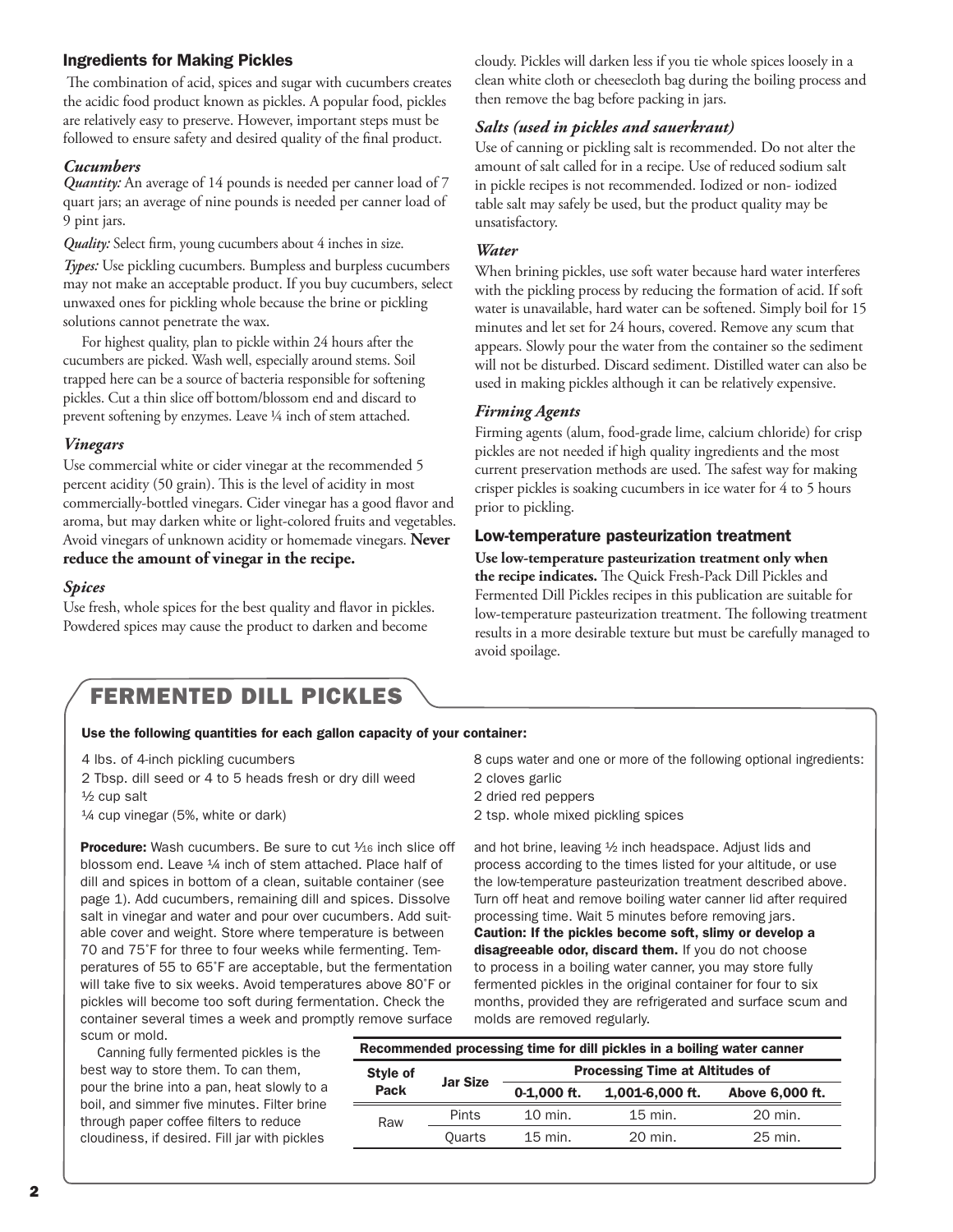# QUICK FRESH-PACK DILL PICKLES

8 lbs. of 3 to 5 inch pickling cucumbers 2 gals. water

1¼ cups canning or pickling salt (divided)

1½ qts. vinegar (5%, white or dark)

¼ cup sugar

2 qts. water

2 Tbsp. whole mixed pickling spice 3 Tbsp. whole mustard seed (1 tsp per pint jar) 14 heads of fresh dill (1½ heads per pint jar) OR

4½ Tbsp. dill seed (1½ tsp per pint jar)

Yield: 7 to 9 pints

Recommended processing time for quick fresh-pack dill pickles in a boiling water canner

end. You can leave <sup>1</sup>/4 inch stems attached. Dissolve <sup>3</sup>/4 cup salt in two gallons water. Place cucumbers in a suitable container (see page 1). Pour brine over cucumbers and let stand 12 hours. Drain. Combine vinegar, ½ cup salt, sugar and 2 quarts water. Add mixed pickling spices tied in a clean white cloth. Heat to boiling. Fill jars with cucumbers. Add one teaspoon mustard seed and 1½ heads fresh dill per pint. Cover with boiling pickling solution, leaving 1/2 inch headspace. Adjust lids and process according to times listed for your altitude or use the lowtemperature pasteurization treatment described on page 2. Turn off heat and remove boiling water canner lid after required processing time. Wait 5 minutes before removing jars.

**Procedure:** Wash cucumbers. Be sure to cut  $\frac{1}{16}$  inch slice off blossom

| Style of | <b>Jar Size</b> | <b>Processing Time at Altitudes of</b> |                     |                 |  |  |
|----------|-----------------|----------------------------------------|---------------------|-----------------|--|--|
| Pack     |                 | $0-1.000$ ft.                          | $1.001 - 6.000$ ft. | Above 6,000 ft. |  |  |
| Raw      | Pints           | 10 min.                                | $15$ min.           | 20 min.         |  |  |
|          | <b>Ouarts</b>   | $15$ min.                              | 20 min.             | 25 min.         |  |  |

# REDUCED-SODIUM SLICED DILL PICKLES

4 lbs. of 3 to 5 inch pickling cucumbers 6 cups vinegar (5%, white or dark) 6 cups sugar 2 Tbsp. canning or pickling salt 1½ tsp. celery seed 1½ tsp. mustard seed 2 large onions, thinly sliced 8 heads fresh dill

**Procedure:** Wash cucumbers. Be sure to cut  $\frac{1}{16}$  inch slice off blossom end. Cut cucumbers in <sup>1</sup>/4 inch slices. Combine vinegar, sugar, salt, celery and mustard seeds in large saucepan. Heat to boiling. Place two slices of onion and ½ dill head in bottom of each pint jar. Fill jars with cucumber slices, leaving ½ inch headspace. Add one slice of onion and <sup>1/2</sup> dill head on top. Pour hot pickling solution over cucumbers, leaving ¼ inch headspace. Adjust lids and process according to times listed for your altitude. Turn off heat and remove boiling water canner lid after required processing time. Wait 5 minutes before removing jars.

Yield: About 8 pints

| Recommended processing time for<br>reduced sodium sliced dill pickles in a | Style of    | <b>Jar Size</b> | <b>Processing Time at Altitudes of</b> |                 |                 |  |
|----------------------------------------------------------------------------|-------------|-----------------|----------------------------------------|-----------------|-----------------|--|
| boiling water canner                                                       | <b>Pack</b> |                 | $0-1.000$ ft.                          | 1.001-6.000 ft. | Above 6,000 ft. |  |
|                                                                            | Raw         | Pints           | 15 min.                                | 20 min.         | 25 min.         |  |

#### TABLE 1. Altitudes\* of County Seats in Montana

| <b>County Seat</b> | <b>Altitude</b> | <b>County Seat</b> | <b>Altitude</b> | <b>County Seat</b> | <b>Altitude</b> | <b>County Seat</b> | <b>Altitude</b> |
|--------------------|-----------------|--------------------|-----------------|--------------------|-----------------|--------------------|-----------------|
| Anaconda           | 5239            | Cut Bank           | 3793            | Hysham             | 2618            | Ryegate            | 3775            |
| <b>Baker</b>       | 2968            | Deer Lodge         | 4609            | Jordan             | 2640            | Scobey             | 2461            |
| <b>Big Timber</b>  | 4199            | <b>Dillon</b>      | 5118            | Kalispell          | 2984            | Shelby             | 3300            |
| <b>Billings</b>    | 3153            | Ekalaka            | 3494            | Lewistown          | 3936            | Sidney             | 1967            |
| <b>Boulder</b>     | 4938            | Forsyth            | 2510            | Libby              | 2198            | Stanford           | 4288            |
| <b>Bozeman</b>     | 4806            | Fort Benton        | 2698            | Livingston         | 4557            | Superior           | 2813            |
| <b>Broadus</b>     | 3091            | Glasgow            | 2088            | Malta              | 2275            | <b>Terry</b>       | 2228            |
| <b>Butte</b>       | 5539            | Glendive           | 2053            | Miles City         | 2362            | Thompson Falls     | 2519            |
| Chester            | 3162            | <b>Great Falls</b> | 3398            | <b>Missoula</b>    | 3232            | Townsend           | 3869            |
| Chinook            | 2411            | <b>Hamilton</b>    | 3625            | Phillipsburg       | 5357            | Virginia City      | 5804            |
| Choteau            | 3799            | Hardin             | 2903            | Plentywood         | 2068            | W. Sulphur Sp.     | 5091            |
| Circle             | 2500            | Harlowton          | 4185            | Polson             | 2930            | Wibaux             | 2650            |
| Columbus           | 3599            | Havre              | 2493            | Red Lodge          | 5562            | Winnett            | 2975            |
| Conrad             | 3523            | Helena             | 4068            | Roundup            | 3198            | <b>Wolf Point</b>  | 2043            |

\*accessed March, 2017, http://geoinfo.msl.mt.gov/geography/geography\_facts/elevation\_of\_montana\_cities.aspx